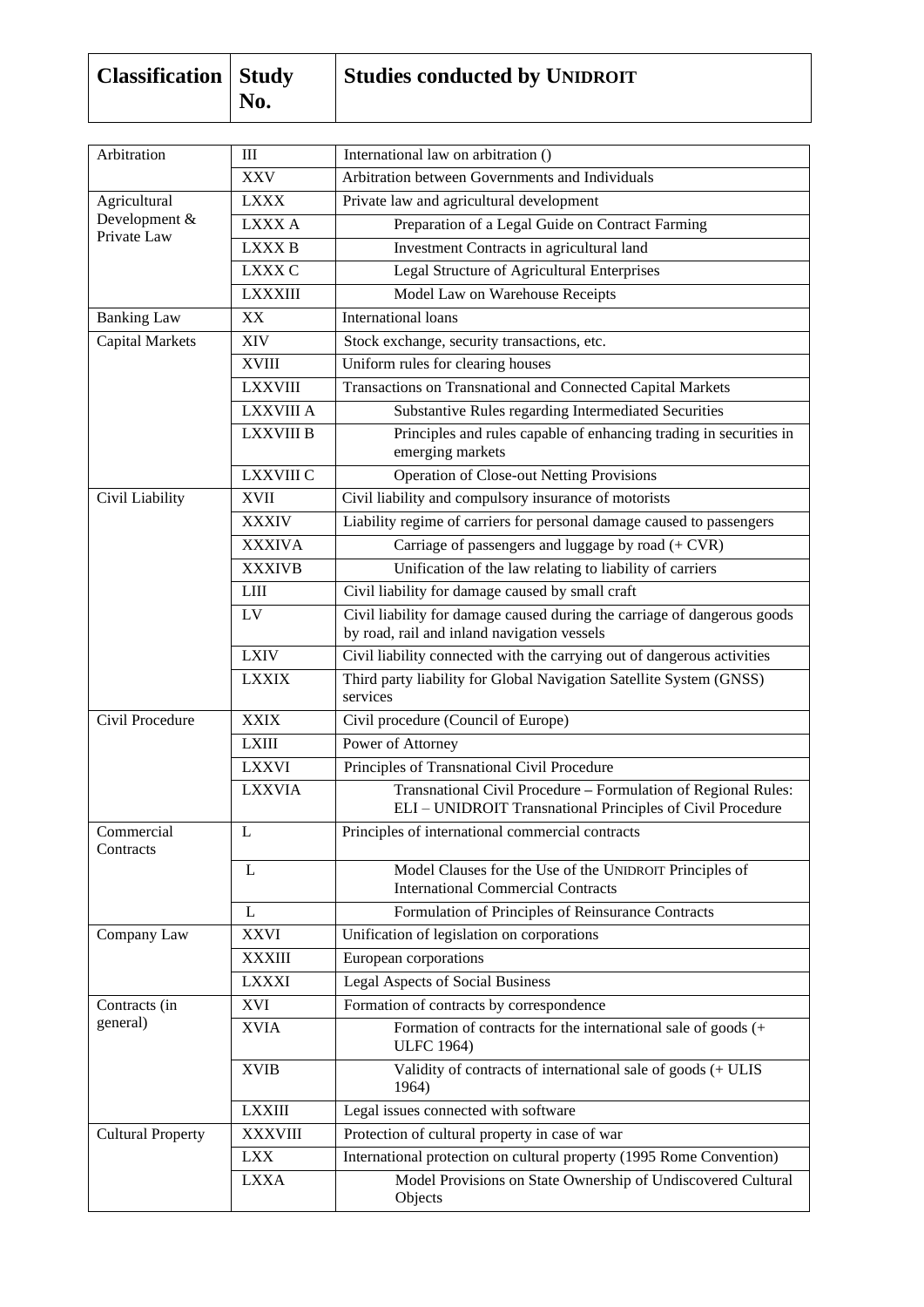| <b>Classification</b> Study |     | <b>Studies conducted by UNIDROIT</b> |
|-----------------------------|-----|--------------------------------------|
|                             | No. |                                      |

|                            | <b>LXXB</b>    | Private Art Collections                                                                                                          |
|----------------------------|----------------|----------------------------------------------------------------------------------------------------------------------------------|
| Digital Assets             | <b>LXXXII</b>  | Digital Assets and Private Law                                                                                                   |
| Factoring                  | <b>LVIII</b>   | The international Factoring contract (+ 1988 Factoring Convention)                                                               |
|                            | <b>LVIII A</b> | Factoring Model Law                                                                                                              |
| Forwarding Agency          | <b>XXXVI</b>   | Forwarding agency contracts                                                                                                      |
| Franchising                | <b>LXVIII</b>  | Franchising contracts                                                                                                            |
| Hotelkeepers               | XII            | The Hotelkeeper's contract                                                                                                       |
| Information<br>Technology  | <b>LXXIII</b>  | Legal issues connected with software                                                                                             |
| Insolvency                 | <b>LXXXIV</b>  | <b>Bank Insolvency</b>                                                                                                           |
| Insurance                  | XIII           | Insurance                                                                                                                        |
|                            | <b>XVII</b>    | Civil liability and compulsory insurance of motorists                                                                            |
|                            | <b>XXII</b>    | Public calamity insurance                                                                                                        |
| Intellectual               | $\mathbf{V}$   | Copyright, reconciling the Bern and the Havana Conventions                                                                       |
| Property                   | VI             | Standard publication contract                                                                                                    |
|                            | <b>VIII</b>    | Copyright: 'Droit de suite'                                                                                                      |
|                            | IX             | Unfair competition. Performers' rights                                                                                           |
|                            | $\mathbf X$    | Copyright adaptation of musical works for mechanical instruments                                                                 |
|                            | XI             | Copyright: Protection of motion picture production                                                                               |
| <b>International Sales</b> | IV             | International sale of goods (+ 1980 Vienna Convention)                                                                           |
|                            | <b>XVIA</b>    | Formation of contracts for the international sale of goods (+ ULFC 1964)                                                         |
|                            | <b>XVIB</b>    | Validity of contracts of international sale of goods (+ ULIS 1964)                                                               |
|                            | <b>XIX</b>     | Agency in the international sale of goods (1983 Geneva Convention)                                                               |
|                            | <b>XXIV</b>    | Commission on the international sale or purchase of goods                                                                        |
|                            | <b>XLV</b>     | Acquisition in good faith of corporeal movables                                                                                  |
|                            | L              | Tripartite Legal Guide to Uniform Legal Instruments in the Area of<br>International Commercial Contracts (with a focus on sales) |
|                            | <b>LX</b>      | Inspection agency contracts (Quality and quantity control of goods)                                                              |
|                            | <b>LXXI</b>    | Internal relations between principals and agents in the international sale<br>of goods                                           |
| Investments                | <b>XLVI</b>    | Institutions for collective investment in the Member States of the<br>Council of Europe                                          |
| Leasing                    | <b>LIX</b>     | The international financial leasing contract $(+ 1988$ Leasing Convention)                                                       |
|                            | <b>LIXA</b>    | Model Law on Leasing                                                                                                             |
| Legal Status of<br>Women   | XXI            | Legal status of women                                                                                                            |
| Maintenance<br>Obligations | $\mathbf{I}$   | Enforcement Abroad of Maintenance Obligations (+ Miscellaneous<br>Family Law and Adoption)                                       |
| Methodology                | <b>XXXVII</b>  | Interpretation of uniform laws                                                                                                   |
|                            | <b>XXXIX</b>   | Unification of provisions of law of private international law                                                                    |
| Movement of<br>persons     | <b>XXVIII</b>  | Establishment (+ Council of Europe Convention)                                                                                   |
| <b>Natural Resources</b>   | <b>XXX</b>     | <b>Basic Products</b>                                                                                                            |
|                            | <b>XXXII</b>   | Electric power                                                                                                                   |
| Negotiable<br>Instruments  | I              | Bills of exchange, Promissory notes, Cheques                                                                                     |
|                            | VII            | Credit paper guarantees other than those on the instrument                                                                       |
|                            | <b>XXXV</b>    | Commercial paper (Bills of exchange and promissory notes)                                                                        |
|                            |                |                                                                                                                                  |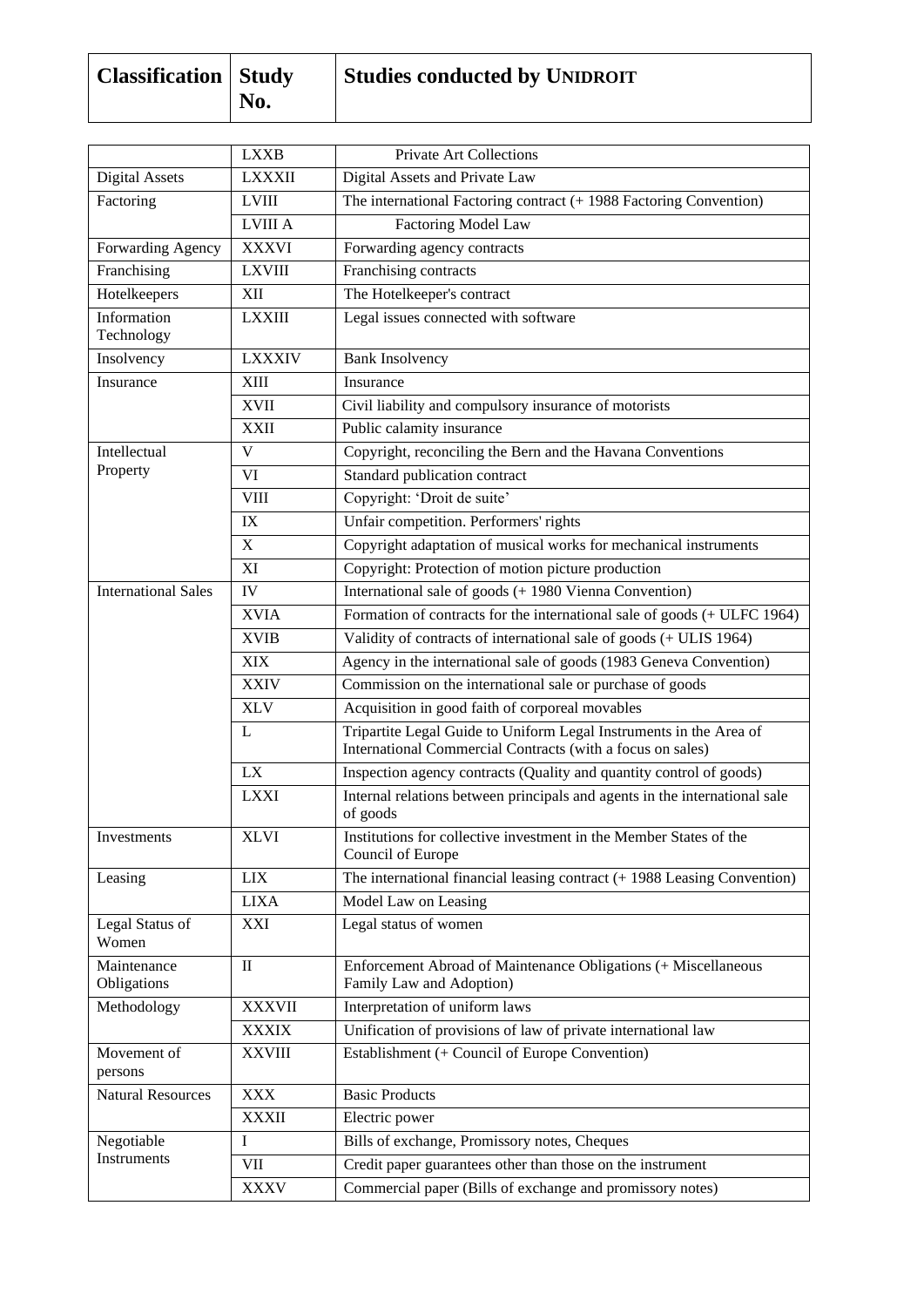| <b>Classification</b> Study | No. | <b>Studies conducted by UNIDROIT</b> |
|-----------------------------|-----|--------------------------------------|
|                             |     |                                      |

|                           | <b>LXVII</b>   | Credit cards                                                                                                                                                |
|---------------------------|----------------|-------------------------------------------------------------------------------------------------------------------------------------------------------------|
| Non-Legislative           | <b>LXV</b>     | Scholarship and Internship Programme                                                                                                                        |
| Activities                | <b>LXIX</b>    | Organization of an information system or data bank on uniform law                                                                                           |
|                           | <b>LXXIV</b>   | Setting up of a Foundation                                                                                                                                  |
|                           | <b>LXXV</b>    | Promotion of UNIDROIT activities and instruments (in particular the<br>Internet site)                                                                       |
| Payments                  | <b>XLIX</b>    | Sales of movables by instalment and on credit in the member countries<br>of the Council of Europe                                                           |
|                           | <b>LVII</b>    | Gold clauses in international conventions                                                                                                                   |
| <b>Security Interests</b> | <b>LXXII</b>   | International interests in mobile equipment (Security Interests)                                                                                            |
|                           | LXXII A        | Model law in the general field of secured transactions                                                                                                      |
|                           | <b>LXXII B</b> | Work of international organisations in the field of personal<br>property security                                                                           |
|                           | <b>LXXII C</b> | International interests in mobile equipment: consideration of the<br>legal and technical issues raised by the establishment of an<br>international register |
|                           | <b>LXXII D</b> | International Interests in Aircraft Equipment Protocol on Aircraft<br>Protocol                                                                              |
|                           | <b>LXXII H</b> | Luxembourg Protocol to the Convention on International<br>Interests in Mobile Equipment on Matters specific to Railway<br><b>Rolling Stock</b>              |
|                           | LXXII J        | Protocol to the Convention on International Interests in Mobile<br>Equipment on Matters specific to Space Assets                                            |
|                           | <b>LXXII K</b> | Protocol to the Convention on International Interests in Mobile<br>Equipment on Matters specific to mining, agricultural and<br>construction equipment      |
|                           | <b>LXXIIW</b>  | Protocol to the Convention on International Interests in Mobile<br>Equipment on ships and maritime transport equipment                                      |
|                           | <b>LXXXIII</b> | Model Law on Warehouse Receipts                                                                                                                             |
| <b>Transport Law</b>      | XV             | International carriage                                                                                                                                      |
|                           | <b>XXIII</b>   | International carriage of goods by road (CMR)                                                                                                               |
|                           | <b>XXVII</b>   | International carriage of goods on inland waterways                                                                                                         |
|                           | <b>XXVIIA</b>  | Inland navigation law: Shipowner's liability (+ CLN)                                                                                                        |
|                           | <b>XXVIIB</b>  | Inland navigation law: Assistance and salvage                                                                                                               |
|                           | <b>XXVIIC</b>  | Inland navigation law: Attachment pendente lite                                                                                                             |
|                           | <b>XXVIID</b>  | Inland navigation law: In rem rights                                                                                                                        |
|                           | <b>XXVIIE</b>  | Inland navigation law: Carriage of passengers and luggage by<br>inland waterways (+ CVN)                                                                    |
|                           | <b>XXXI</b>    | Carriage of goods by rail                                                                                                                                   |
|                           | <b>XXXIV</b>   | Liability regime of carriers for personal damage caused to passengers                                                                                       |
|                           | <b>XXXIVA</b>  | Carriage of passengers and luggage by road $(+ CVR)$                                                                                                        |
|                           | <b>XXXIVB</b>  | Unification of the law relating to liability of carriers                                                                                                    |
|                           | <b>XXXVI</b>   | Forwarding agency contracts                                                                                                                                 |
|                           | <b>XLII</b>    | <b>Combined Transport of Goods</b>                                                                                                                          |
|                           | <b>XLIV</b>    | Warehouse Contracts / Liability of International terminal operators (1991)<br><b>OTT</b> Convention)                                                        |
|                           | LI             | Transport by pipelines                                                                                                                                      |
|                           | LII            | Legal Status of air-cushion vehicles (hovercraft)                                                                                                           |